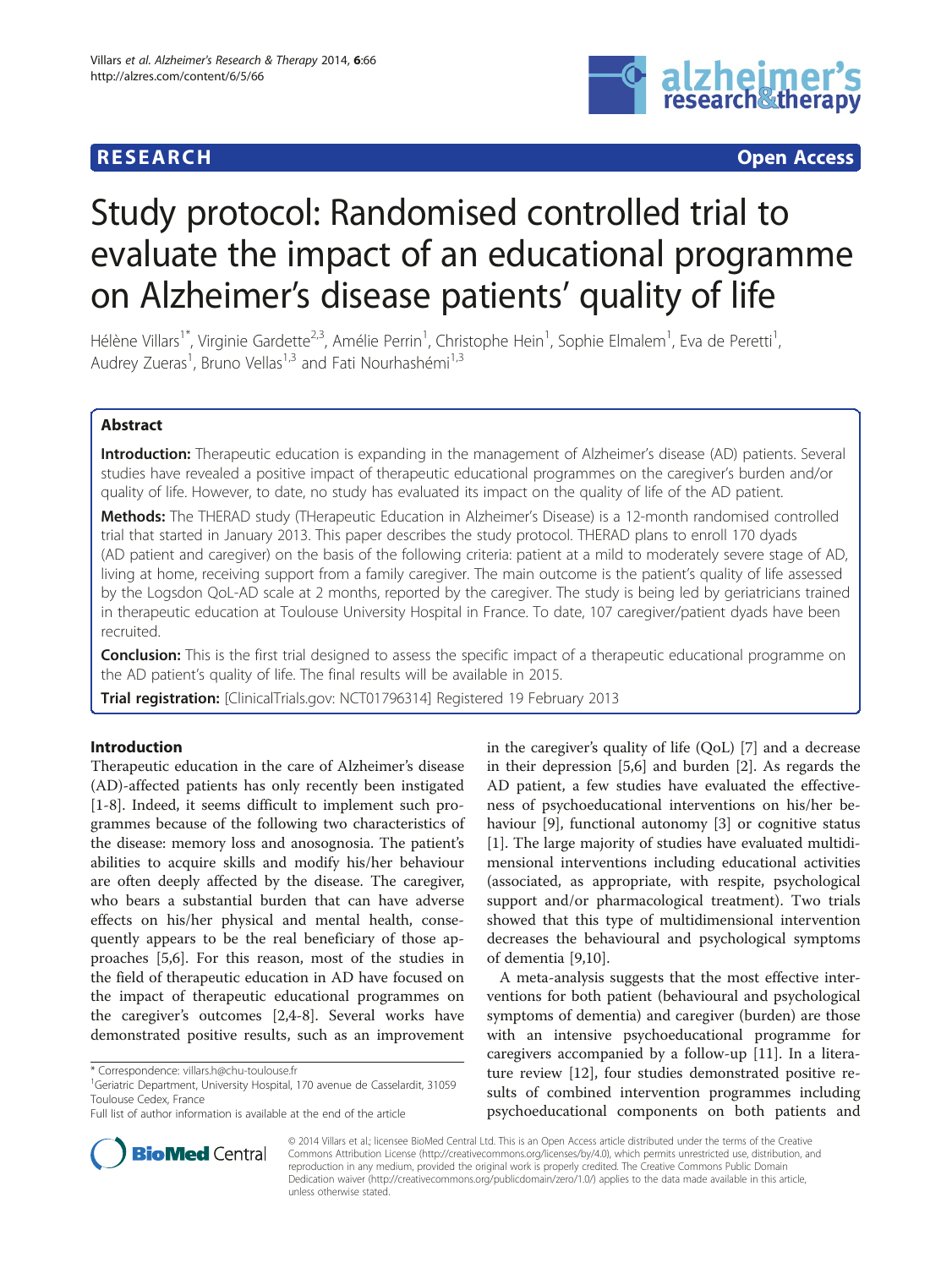caregivers [[13](#page-7-0)-[16\]](#page-7-0). In these programmes, the mental health of the AD patient was improved [[13](#page-7-0),[14](#page-7-0)] and admission to long-stay care was delayed [[15,16\]](#page-7-0). Lastly, among more recent studies, the Danish Alzheimer Intervention Study randomised controlled trial conducted in Denmark has demonstrated that a psychosocial counselling and support programme for outpatients with mild AD and their primary caregivers leads to a small, although nonsignificant, difference in the patient's depression (assessed by the Cornell depression scale score [\[17](#page-7-0)]) in the intervention group [[1\]](#page-6-0).

These studies have not specifically studied the patients' QoL as an outcome – except for the Danish Alzheimer Intervention Study, but its intervention was not exclusively educative – and were not methodologically designed for this purpose. In the Therapeutic Education in Alzheimer's Disease (THERAD) study we chose to evaluate the impact of an educational programme on the AD patients' QoL, given the results in the literature and those of a feasibility study we have conducted. QoL seems to be a global and relevant criterion that meets the overall objectives of any therapeutic educational action in the care of dementia as well as in most chronic diseases [\[18,19](#page-7-0)]. However, the validity of self-reported QoL assessments for demented patients is a critical issue [[20\]](#page-7-0). Many questions have been raised about the ability of patients with dementia to estimate their QoL [\[20](#page-7-0)]. For this reason, self-rating of the QoL is replaced by proxy rating in a large majority of clinical trials involving AD patients, and can be considered a valid outcome [[19,21,22\]](#page-7-0). In the THERAD study, we also chose to use the caregiver's rating of the QoL. We will also raise the reasons for our choice in the Discussion. It has been shown that a multidimensional approach including, but not involving only, therapeutic education could improve the AD patient's QoL [\[23](#page-7-0)].

For all these reasons, it was reasonable to assume that a better understanding of the disease by the family caregiver can have a positive impact on his/her coping strategies and indirectly on the AD patient's QoL. We therefore designed the THERAD study. The trial addresses community-dwelling patients suffering from mild to moderately severe AD who receive support from a family caregiver. This paper describes the study protocol. In our opinion, when attempting to support the patient/caregiver dyad in AD, therapeutic education is expected to be an especially effective tool, as well as in many chronic diseases [\[24,25](#page-7-0)].

# Methods

# Study design

The THERAD study is a monocentric, randomised, single-blind, controlled trial and has been registered on clinicaltrials.gov since 19 February 2013 [ClinicalTrials.

gov: NCT01796314]. The AD patient/caregiver dyads in the intervention group receive a therapeutic educational programme and the dyads in the control group benefit from usual care. The THERAD study will enrol 170 dyads, 85 in the intervention group and 85 in the control group. The entry and follow-up procedures are illustrated in Figure [1.](#page-2-0) The study protocol was approved by the French Ministry of Health. Informed consent was obtained from all enrolled participants. The Toulouse University Hospital has delivered ethical approval. Blinding of raters is performed in a single-blind experimental design: participants know the full facts (group session), but not the experimenters. The randomisation was done with STATA® Version 11.0. We performed a blocked randomisation. We used a block of four, of fixed size, without stratification. The allocation procedure was conducted by the Department of Epidemiology of the Toulouse University Hospital in Toulouse, France. The randomisation list is printed and kept in this department, protected by a password. At enrolment, a fax is sent by the THERAD study group to this department, together with the participant code and information regarding assignment. The investigators are unaware of the randomisation list. The assignment is concealed for the raters at follow-up visits.

# Participants

AD patients suffering from mild to moderately severe stages of the disease and their primary caregivers are eligible for inclusion. The diagnosis of AD is based on the clinical criteria of AD according to the Diagnostic and Statistical Manual of Mental Disorders (fourth edition) [[26\]](#page-7-0). Each patient undergoes magnetic resonance imaging or a computed tomography scan and biological tests. We are targeting mild to moderately severe stages of the disease defined by the Mini-Mental Score Examination score [[27\]](#page-7-0), with scores of 26 to 11/30. We are enrolling community-dwelling patients receiving support from a family caregiver. The caregiver is defined as a nonprofessional person living with the patient or providing support to him/her at least three times a week or for 8 hours a week. Patients of both sexes with no age limit are eligible. Participants are being recruited from the memory clinic and the geriatric units of the Toulouse University Hospital in France. The inclusion period began in January 2013, with an expected duration of 18 months. To date, 107 dyads have been enrolled.

# Sample size

We hypothesise a similar QoL score in the two groups at baseline,  $25 \pm 5.5$  points (Logsdon Quality of Life in Alzheimer's disease (QoL-AD) scale including 52 points [[28\]](#page-7-0)). To detect an increase of 5% in the total score and a relative variation of more than 10% of the baseline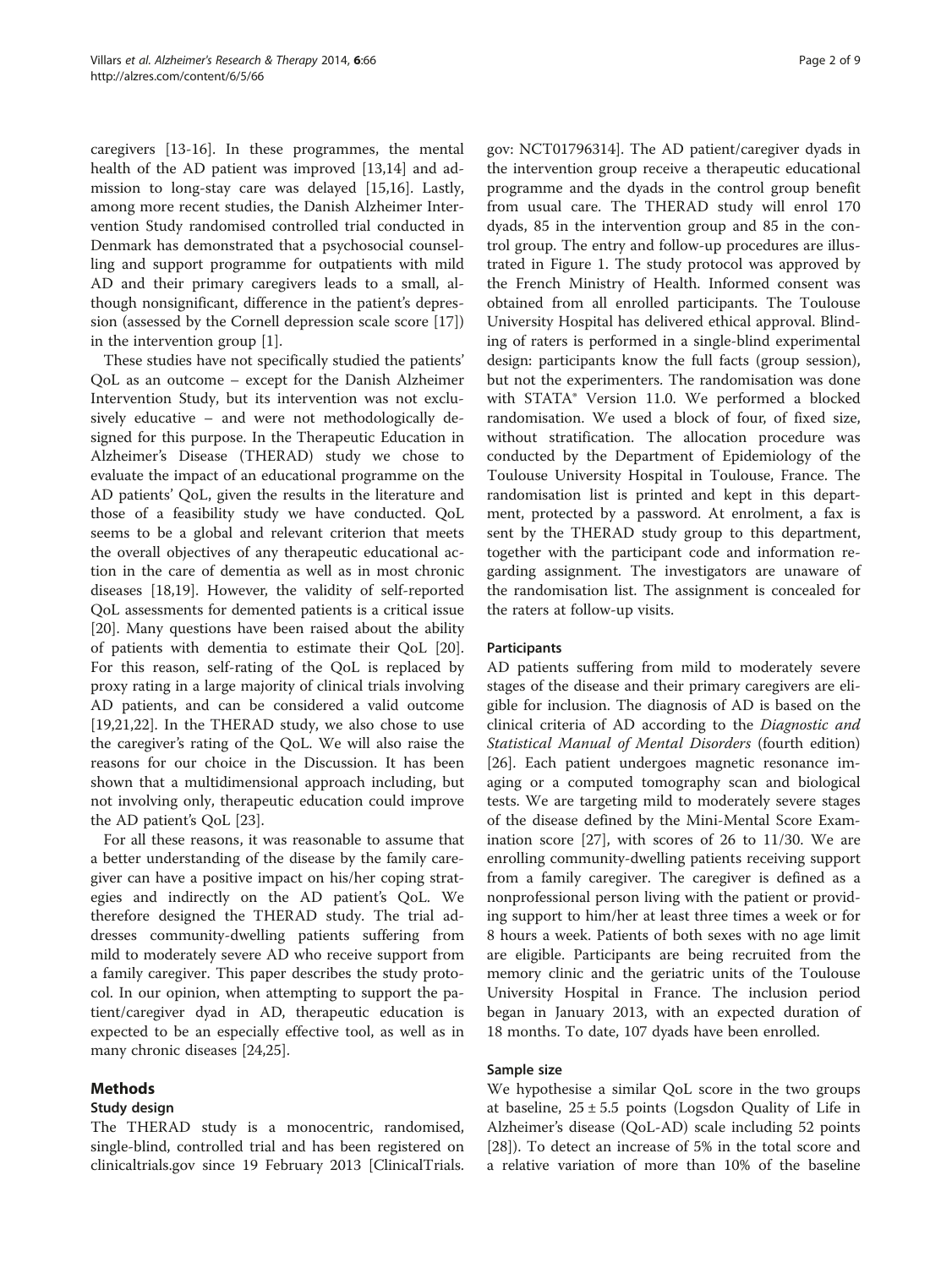<span id="page-2-0"></span>

score between trial arms, with an alpha risk of 5% and a beta risk of 20%, and anticipating 20% attrition, 85 dyads are required per group. The total sample size required for the study is 170 dyads (85 per arm).

#### Primary outcome measure

Our primary outcome measure is a change in the patient's QoL at 2 months, determined by the Logsdon QoL-AD scale, assessed by the primary caregiver [\[28](#page-7-0)].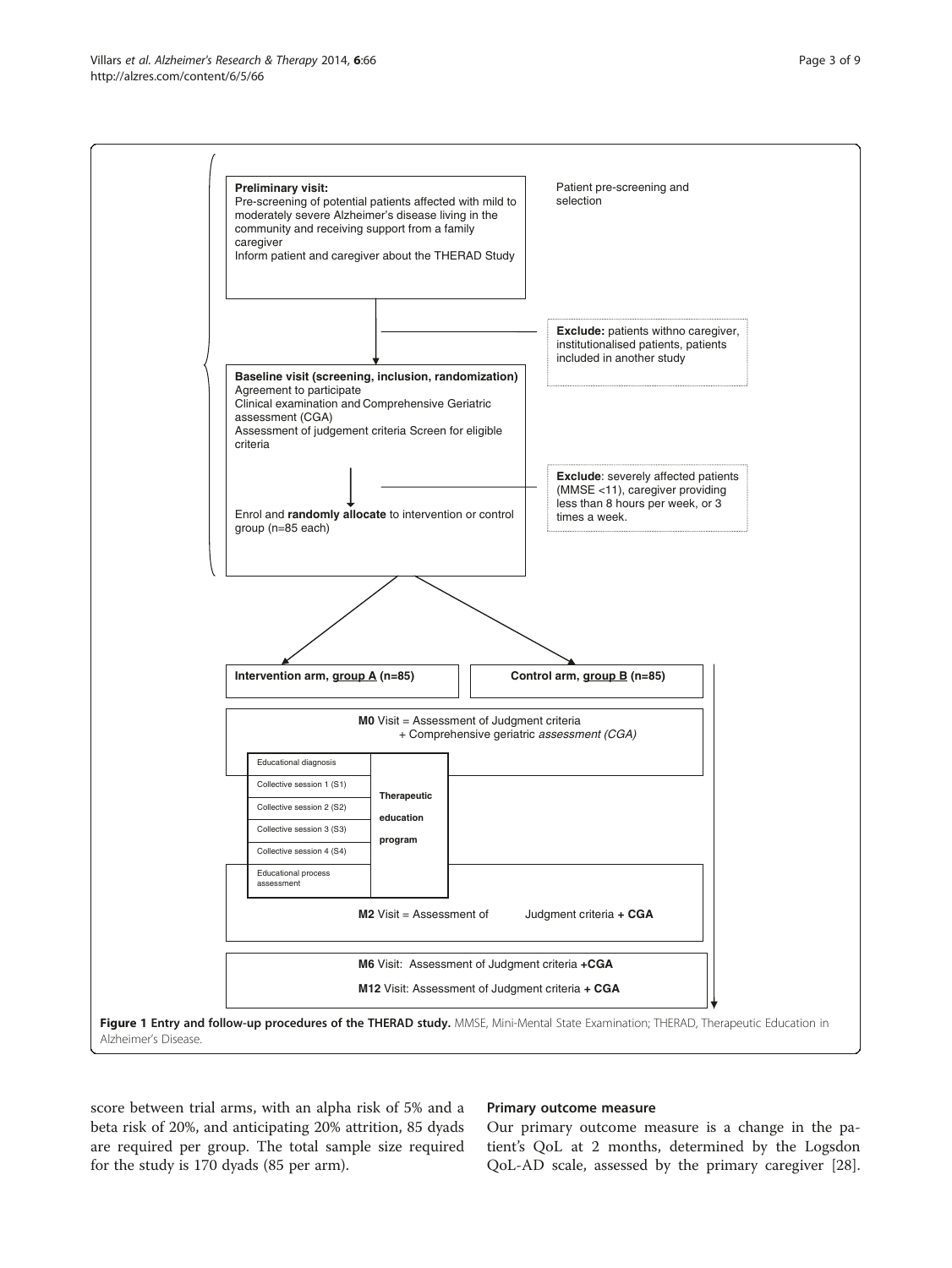We chose the patient's QoL criterion because it is a multidimensional criterion that can be assessed by validated tool. We chose the Logsdon QoL-AD scale because it has been validated in our population [[29](#page-7-0)]. This scale can be completed by the patient or the caregiver.

Considering that self-report could be difficult for mild to moderately severe AD patients, we chose to use hetero-evaluation by the caregiver as primary outcome, as in many clinical trials involving AD dyads and targeting the patient's well-being [[30\]](#page-7-0). The caregivers are instructed to carry out the rating of the QoL according to the instructions for interviewers provided by Logsdon and colleagues [[28\]](#page-7-0). They are asked to fill in the scale as a self-administered 13-item questionnaire, concerning their relative's QoL. We tried to minimise the risk of an experimenter's bias by using a method of collection of data that does not require active involvement of an interviewer.

Nevertheless, we are collecting the self-assessed Logsdon QoL-AD as a secondary outcome.

#### Secondary outcome measure

The secondary endpoints are: the frequency and severity of the patient's behavioural and psychological symptoms of dementia assessed by the NeuroPsychiatric Inventory [[31\]](#page-7-0); the patient's functional autonomy assessed by the Activities of Daily Living scale [\[32](#page-7-0)] and the Instrumental Activities of Daily Living scale [\[33\]](#page-7-0); the patient's QoL assessed by the Logsdon QoL-AD scale, self-reported; the primary caregiver's burden assessed by the Zarit Burden Inventory [[34](#page-7-0)]; the primary caregiver's QoL assessed by the Nottingham Health Profile [\[35](#page-7-0)]; and the primary caregiver's mood assessed by the mini-Geriatric Depression Scale [\[36](#page-7-0)].

We are collecting these data at 2 months, 6 months and 12 months. Lastly, we are collecting information on factors that can influence QoL, as demonstrated in the literature, such as acute disease for both the patient and his/her primary caregiver, change in home care support, hospitalisation or institutionalisation [[37\]](#page-7-0).

#### Detailed study scheme

The entry and follow-up procedures are illustrated in Figure [1](#page-2-0).

All visits are being performed by geriatricians who are hospital practitioners trained in therapeutic education. Written agreement to participate is being obtained from all participants (patients and caregivers).

The baseline visit (M0) concerns both the patient and the caregiver. In both the intervention group (group A) and the control group (group B), the patient receives a consultation led by a geriatrician. This includes a clinical examination and comprehensive geriatric assessment (Mini-Mental Score Examination, weight, one-leg

balance, sensorial impairment, co-morbidities, pharmacological and nonpharmacological therapies) [[38](#page-7-0)]. The outcomes concerning the patient are assessed at baseline by: Logsdon QoL-AD reported by the primary caregiver and patient; and the Activities of Daily Living, the Instrumental Activities of Daily Living and the NeuroPsychiatric Inventory reported by the caregiver. The secondary outcomes concerning the caregiver are assessed by the mini-Geriatric Depression Scale, the Zarit Burden Interview and the Nottingham Health Profile, self-reported.

At the end of the baseline visit, each patient/caregiver dyad is randomly allocated to group A or group B (Figure [1\)](#page-2-0). The random number is generated by a computerised generator using block randomisation. The block size is concealed from all researchers. As described in the intervention section and in Figure [1,](#page-2-0) at the end of the baseline visit the dyads of the intervention group (group A) receive the first step of the intervention: the educational diagnosis (cf. Intervention).

The second 2-month visit (M2) also involves the dyads of both groups A and B, but the first part differs between groups. As described in Intervention, at the beginning of M2 the participants in the intervention group (group A) benefit from the last part of the intervention and its assessment. The participants of both groups then receive a clinical examination, comprehensive geriatric assessment and assessment of endpoints.

Participants in groups A and B receive a follow-up visit at 6 months and at 12 months, including the assessment of the primary and secondary endpoints.

#### Intervention

The intervention consists of a therapeutic educational programme. The total duration of intervention is 2 months. The intervention is composed of two individual sessions (M0 and M2) (for both patients and caregivers) and four group sessions (for caregivers only) between M0 and M2.

The first individual session – the educational diagnosis – takes place at the end of M0. Indeed, the educational diagnosis is the first step of any educational process [[39,40\]](#page-7-0). Via this specific stage, the educational team can better understand the different aspects of the patient's personality and life history, and those of the caregiver as well. This stage allows the team to identify their needs, assess their potential and consider their requests. Its major purpose is to help the dyad to formulate a project by identifying skills to acquire or strengthen and defining realistic goals to reach [[40\]](#page-7-0). The patient participates in this individual session because it is important to collect their representations and beliefs about the disease, which are useful for the educational process of the dyad. As a matter of fact, many people with dementia do not have the opportunity to raise their concerns once a diagnosis is made, and often feel isolated [[41](#page-7-0)]. The AD patient's educational diagnosis is supported by a specific tool,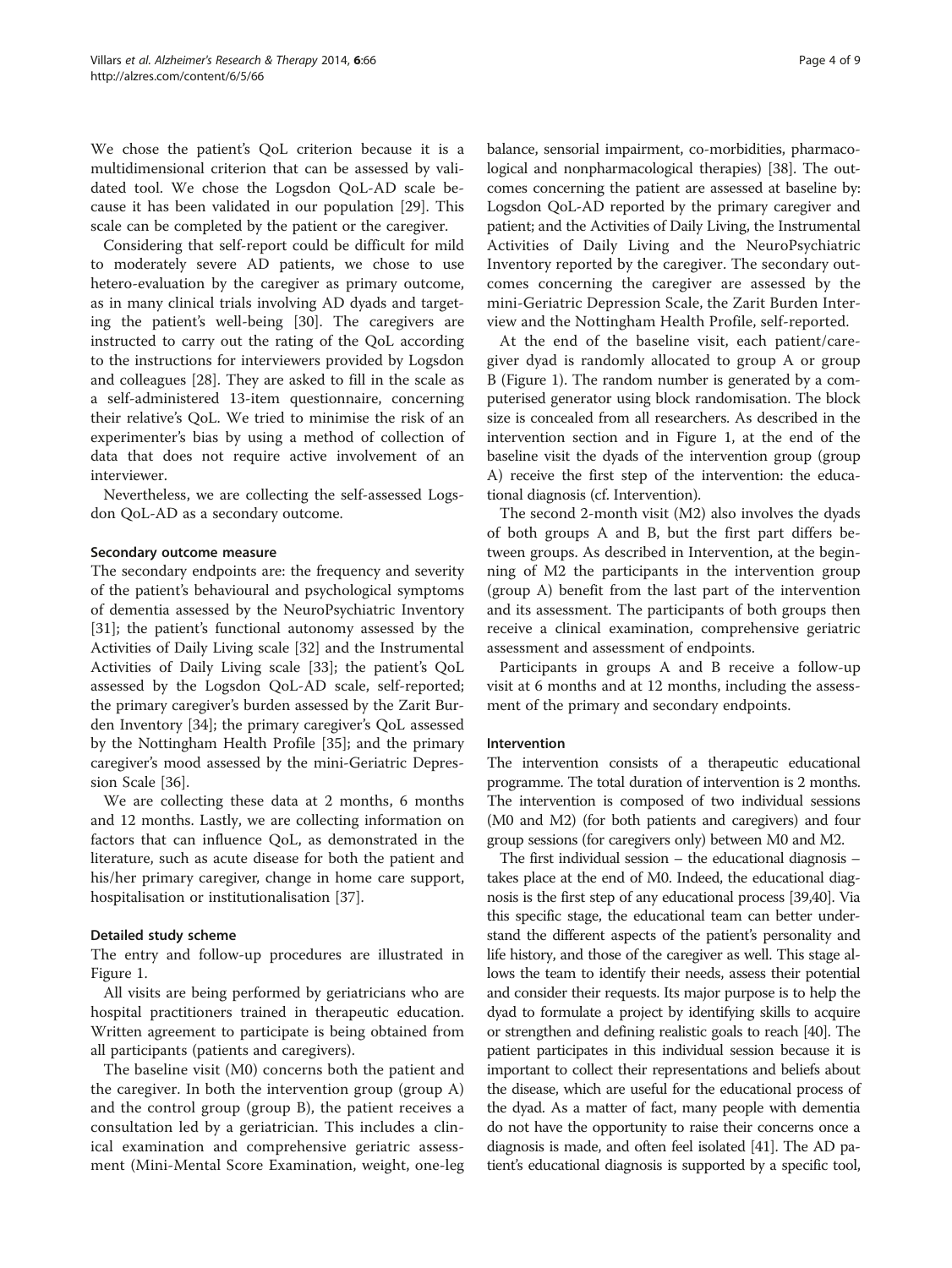developed by the French Ministry of Health [\[42\]](#page-7-0). This tool is a booklet specifically designed for patients. It is performed as a semi-directive interview with patient-centred communication techniques, and educational techniques. The patient can also note his/her thoughts about daily life in the booklet. This educational diagnosis is then linked with that of the caregiver so that the team can establish a semi-tailored plan with learning priorities for the caregiver depending on the patient's educational diagnosis (for example, to adapt his/her communication style in stressful situations). The intervention is supported by the use of a monitoring scheme established at this step, used during the follow-up sessions. Indeed, therapeutic patient education is a continuing process adjusted to disease course and patient lifestyle. A formal document is delivered to patients, called the 'Alzheimer's Card', also developed by the French Ministry of Health [\[43](#page-7-0)]. This card is kept by the patient. It includes information on disease management (for example, name of the family practitioner, drugs taken, telephone number of the relatives) and provides counselling in legible and understandable form for cognitively impaired subjects.

Then caregivers benefit from four group sessions, one per week for a month. These sessions are conducted in small groups (six to eight caregivers) and last 3 hours each. They aim towards allowing people to gain better understanding of their relative's illness, have their concerns addressed and have their feelings expressed. We have planned four group sessions for caregivers, each focusing on a specific aspect of the disease: Session 1 (S1) – knowledge of the disease, understanding of the symptoms, functional abilities; Session 2 (S2) – treatment (pharmacological and nonpharmacological aspects), behavioural and psychological symptoms of dementia in daily living; Session 3 (S3) – management of crisis situations and prevention of caregiver's exhaustion; and Session 4 (S4) – assistive devices, home care support and care pathways. Table 1 describes the objectives and topics of the group sessions.

Each session is adaptable to the objectives of the participants in each group. The goal we intend to achieve during these group sessions is to develop the caregivers' coping strategies. It is also part of the educational process to offer them emotional support.

The sessions are led by a geriatrician (S1 and S2) and a nurse (S2, S3 and S4), both trained in therapeutic education, in tandem with stakeholders belonging to the geriatric department: a pharmacist (S2), a psychologist (S3) and a social worker (S4). The pedagogic methods and tools are those currently used in therapeutic educational programmes [[40\]](#page-7-0). We use tools such as storytelling or drawings that allow us to explore the subject's representations and worries [[44](#page-7-0)]. We also use computerbased activities and brainstorming, as commonly used in health education.

Patients can also receive written documents, when needed, to support the educative process delivered to their relatives during group sessions.

After the group session, the dyads benefit from an individual visit at M2. This is the continuation of the educational process with a reformulation of their personal objectives: 'achieved', 'to reach', 'new goals' and 'acquired skills'. We try to deliver additional advice based on this evaluation, to both the patient and the caregiver. The patient is interviewed, using the booklet, on his/her well-being.

We are also collecting data regarding the participants' satisfaction. These qualitative data are part of the educational process.

|                                                                                                                          | <b>Objectives</b>                                                                                                                           |
|--------------------------------------------------------------------------------------------------------------------------|---------------------------------------------------------------------------------------------------------------------------------------------|
| Session 1 (S1): knowledge of the disease                                                                                 | - To identify the cognitive impairment of the patient in everyday life                                                                      |
|                                                                                                                          | - To recognise the remaining functional abilities                                                                                           |
|                                                                                                                          | - To determine the nonpharmacological measures to be implemented                                                                            |
| Session 2 (S2): pharmacological and nonpharmacological treatments.<br>Behavioural and psychological symptoms of dementia | - To understand the potential effect of pharmacological therapies                                                                           |
|                                                                                                                          | - To identify behavioural and psychological symptoms of the disease                                                                         |
|                                                                                                                          | - To implement nonpharmacological measures to prevent these symptoms                                                                        |
| Session 3 (S3): crisis situations. Prevention of caregiver's exhaustion                                                  | - To identify conditions of high risk (treatment modification, concomitant<br>illness, change of environment, relocation)                   |
|                                                                                                                          | - To recognise and prevent caregiver's burnout                                                                                              |
|                                                                                                                          | - To identify their resources                                                                                                               |
| Session 4 (S4): assistive devices and care pathways                                                                      | - To understand assistive devices, respite and legal aspects raised by the<br>disease                                                       |
|                                                                                                                          | - To identify the resources available in crisis or emergency situations<br>(general practitioner, specialist consultation, hospitalisation) |

Table 1 Educational objectives of the group sessions in the intervention group of the THERAD study

THERAD, Therapeutic Education in Alzheimer's Disease.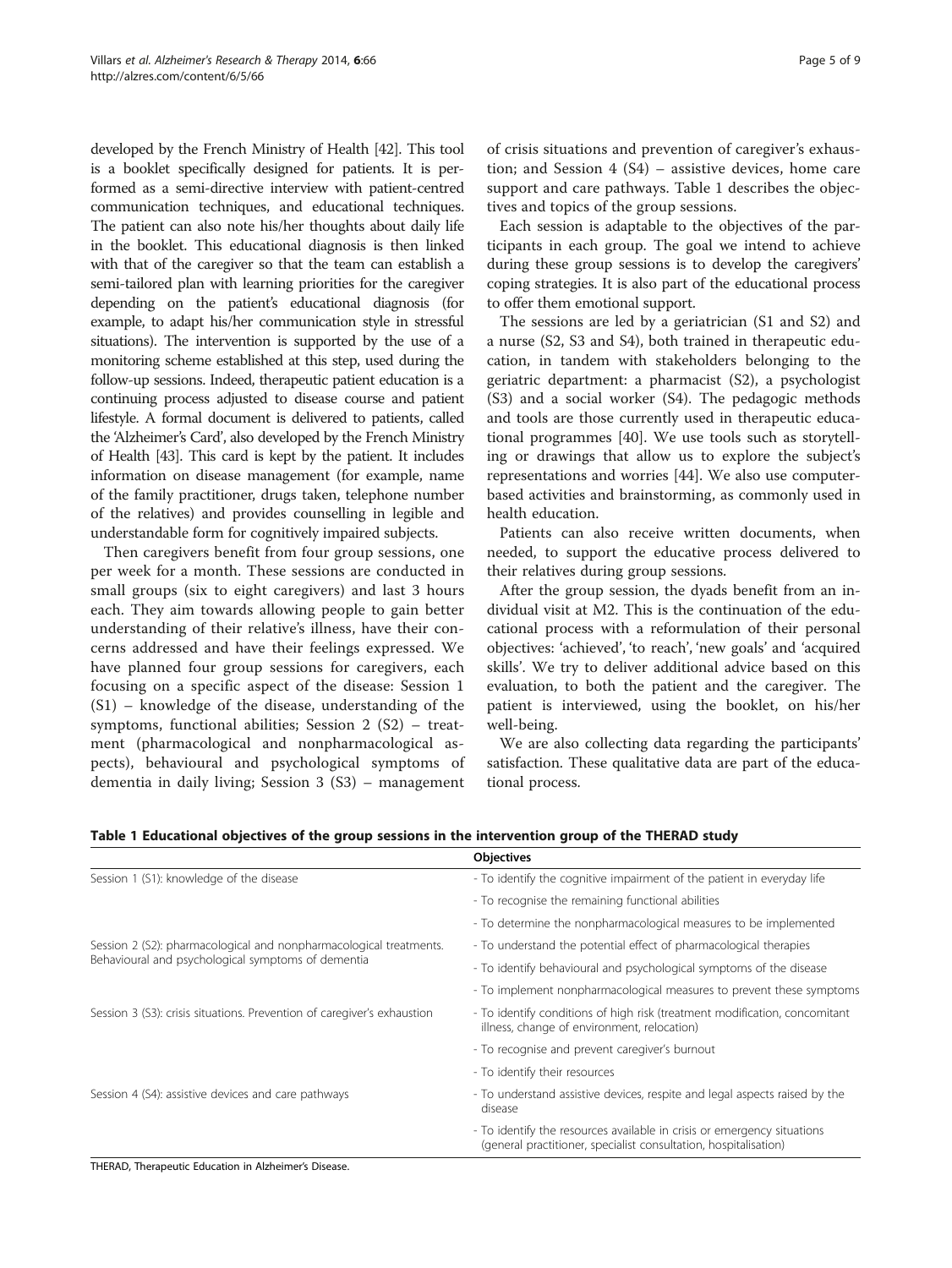#### Analysis

Data are collected in the Access database and SAS software (developped by the SAS institute based in Cary, North Carolina, USA) will be used to perform the statistical analysis. Intention-to-treat analysis using a linear mixed model will be performed, adjusting for patient (disease severity) and caregiver (burden) characteristics and occurrence of life events that may interfere with the patient's QoL. Attrition of dyads has been taken into account. At the moment, at the 12-month visit, there is less than 5% attrition. Moreover, the total sample size required for the study was calculated anticipating a risk of 20% attrition to take into account this phenomenon, which is particularly important in our population [[45](#page-7-0)].

#### **Discussion**

The THERAD study started in January 2013. To date, 107 dyads have been included. The final results will be available in 2015. By transmitting knowledge, expertise and skills to the AD patient's caregiver [\[46](#page-7-0)], we hypothesised that the patient's QoL can improve. QoL assessment provides a format to express whether an intervention has made an important difference to the patient's life, but its measurement is a challenge in AD [\[20,21,28,47](#page-7-0)]. Indeed, the abstract nature of QoL limits its use to individuals who have the cognitive capacity to understand the concept, a capacity that is gradually lost in neurodegenerative diseases such as AD (for example, the comprehension of the item 'you as a whole' or 'you in general') [[21](#page-7-0)]. For this reason, self-rating of the QoL is often replaced by proxy rating. However, it has been shown that there could be differences on QoL ratings between patients, caregivers and theoretical models [\[48\]](#page-7-0). Caregivers consistently rate the patient's QoL lower [\[14,49\]](#page-7-0), not only because of cognitive function [\[22,50,51](#page-7-0)] but also because of the caregiver's burden or depression [[22,49,50,52,53](#page-7-0)] and the patient's depressive symptoms [[54](#page-7-0)]. Acknowledging the problem of potential bias of proxy reports, we chose a proxy rating for QoL in the THERAD study, for several reasons. Firstly, it has been demonstrated with increasing severity of the disease that patient ratings must mostly be replaced by proxy ratings [\[55,56](#page-7-0)], even if Logsdon and colleagues showed in 2002 that patients can rate their own QoL until the late stages [\[28\]](#page-7-0). This last study showed that the correlation between caregiver's rating and patient's rating was greatest for subjects in the middle tertile of cognitive function, and the recruitment of our centre for the THERAD study is mainly moderately affected patients. Then in our routine practice we found that it was difficult to estimate the patient's QoL with self-rating. First, the patient's ability to identify changes or to make choices among options in a scale is affected by lack of insight, due to anosognosia [[30,54](#page-7-0)]. Moreover, cognitive impairment, with varying deficits of memory, attention, judgement, insight and

communication, influences the ability of individuals to comprehend questions or make comparisons in complex domains [[47\]](#page-7-0). Then, at the moderately severe stage of the disease, patients must receive important help from the rater to complete the scale, which can introduce a real bias – the experimenter's bias. For all these reasons we chose to use the caregiver's rating of the AD patient's QoL. We also decided to add self-rating methods as a secondary outcome in the THERAD study, because it has been demonstrated that self-rating and caregiver's ratings are complementary and should be treated separately [[20\]](#page-7-0).

During the follow-up visits, we check the influence of the intervention on the carer's perception of QoL by collecting, at each visit, data concerning his/her burden and depression. Indeed, burden and depression have been pointed out to influence the caregiver's rating of the QoL [[22](#page-7-0),[49,50,52,53](#page-7-0)]. We also collect data regarding patient's cognition, which can also influence the caregiver's rating of the QoL. The intervention in itself is designed to improve caregivers' knowledge and to modify their attitude or behaviour, but not to specifically decrease their burden or improve their mood. Furthermore, psychosocial interventions have shown mild to modest efficacy in mitigating caregiver burden in high-quality metaanalyses. Many studies showed improvements in caregiver burden-associated symptoms (for example, mood, coping, self-efficacy) even when caregiver burden itself was minimally improved [\[57](#page-8-0)]. We thus hypothesised that the potential effect of our intervention would not be linked to a lesser caregiver's burden that might modify his/her assessment of the patient's QoL, but to an improvement in the patient's QoL itself. There are similar data regarding patient's depression [\[58\]](#page-8-0) and cognitive function outcome, on which psychoeducational interventions have not demonstrated any positive impact [\[1](#page-6-0)]. Lastly, psychoeducational intervention providing caregiver education can decrease behavioural and psychological symptoms of dementia [\[13,](#page-7-0)[59](#page-8-0)] but these symptoms have not been correlated with the caregiver's rating of the QoL [\[60\]](#page-8-0).

The THERAD study follows a feasibility study we conducted at Toulouse University Hospital between January 2010 and January 2011. This was a 12-month monocentric quasi-experimental before and after study. The inclusion criteria were the same as those of the THERAD study. The main outcome was the patient's QoL as assessed by the caregiver. Our secondary outcomes were: patient's functional autonomy assessed by the Activities of Daily Living and the caregiver's burden assessed by the Zarit Burden Interview. Twenty-nine dyads of AD patient/caregiver were included. At 2 months there was a significant increase in the patient's QoL  $(24.6 \pm 5.1 \text{ at } M0 \text{ vs. } 27.2 \pm 1.0 \text{ s})$ 6.0 at M2,  $P = 0.038$ ). This was an encouraging result and the first step in the development of the THERAD study.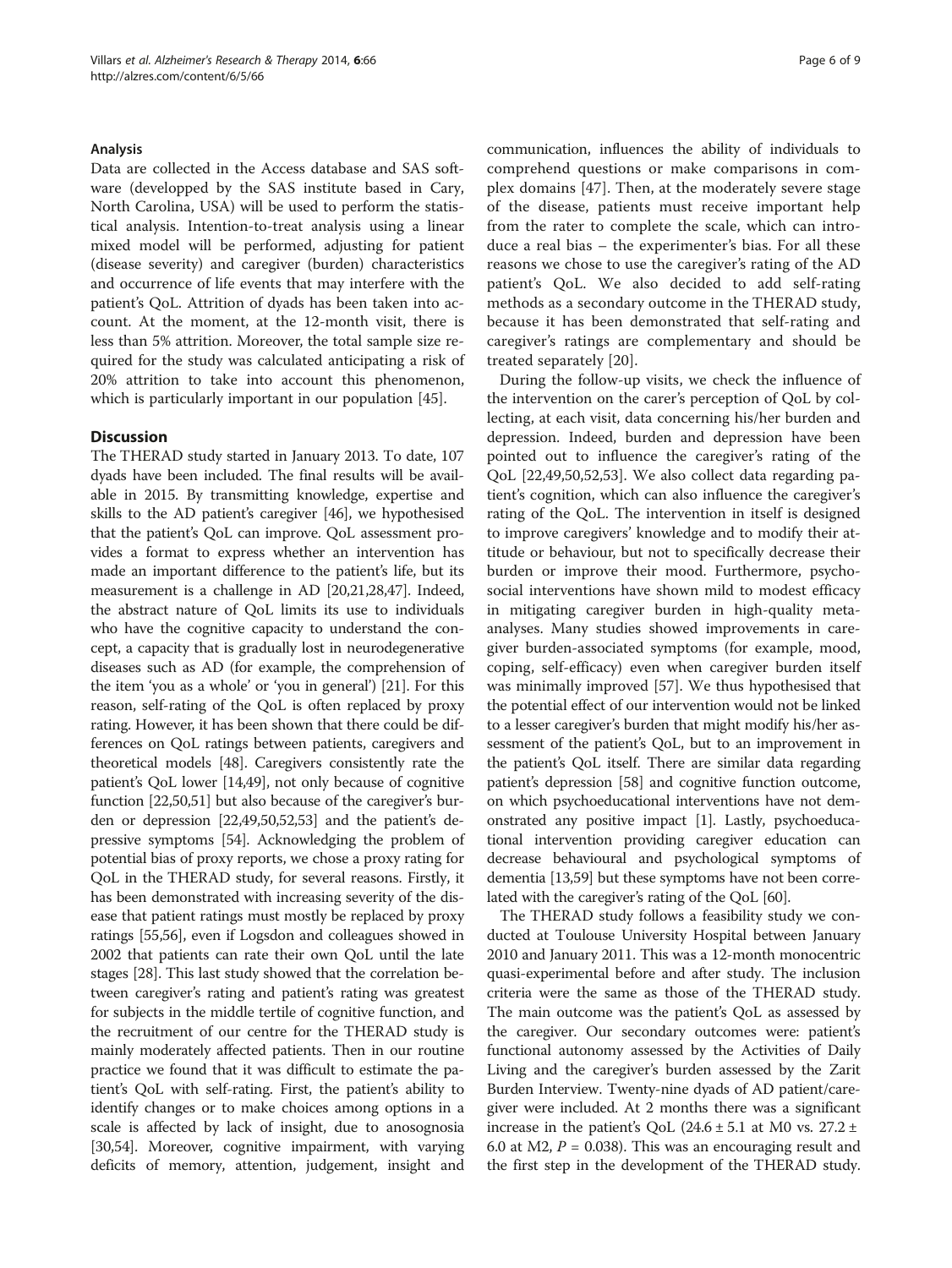<span id="page-6-0"></span>Of course, this study had limitations, mainly its lack of statistical power. Use of the caregiver's rating of the AD patients QoL can also be considered a limitation, in a combined intervention programme, but this limitation appears to be minimal. Indeed the educational programme was not specifically designed to improve the caregivers' burden or depression, factors that have been pointed out to influence caregiver's perception of the patient's QoL. However, acknowledging this problem of proxy rating, we chose to add self-rating methods as a secondary outcome in the THERAD study. Moreover, it has been demonstrated that self-rating and caregiver's ratings are complementary and should be treated separately [\[20\]](#page-7-0). This improvement in patients' QoL was in accordance with the evidence from the literature. As mentioned earlier, a systematic review has shown that multidimensional approaches including, but not involving only, therapeutic education, caregiver support and respite improve the patient's QoL [[23](#page-7-0)]. In addition, it has been shown that therapeutic educational programmes can improve patients' QoL in many chronic diseases [[61,62\]](#page-8-0).

However, our feasibility study showed no significant differences in patients' functional autonomy or caregivers' burden over time. This is also consistent with the results in the literature. Indeed, the randomised controlled AIDMA study (psycho-educational programme assistance to caregivers of Alzheimer's patients) [3] has not demonstrated any positive result on the patient's functional independence measured by the Disability Assessment for Dementia [\[63\]](#page-8-0). In our opinion, an improvement in functional autonomy did not constitute an appropriate primary outcome measure for this type of intervention, in the light of the disease's evolution. This study has, by contrast, shown an increased 'sense of competence' of the caregiver measured by the Sense of Competence Questionnaire [[64](#page-8-0)]. Given the evidence from the literature and our daily experience, we hypothesise in the THERAD study that therapeutic education of both primary caregivers and AD patients could improve the AD patient's QoL. If the efficacy of this type of approach is proven, and persists in the year after inclusion, then it will be important to implement such programmes in the care plan of AD patients.

# Conclusion

The THERAD study is the first trial designed to assess the specific impact of a therapeutic educational programme on the AD patient's QoL. By helping AD patients' caregivers to develop coping strategies and to increase their knowledge of the disease, we believe that the patient's QoL could improve. If so, a corollary benefit would appear, such as a reduction in hospitalisations – which are frequent in this population, particularly in emergency departments [[65](#page-8-0)]. The final results of this study may indicate whether such an approach needs to be implemented in the care plan of AD patients.

#### Abbreviations

AD: Alzheimer's disease; M0: baseline visit; M2: 2-month visit; QoL: quality of life; QoL-AD: Quality of Life in Alzheimer's disease; THERAD: Therapeutic Education in Alzheimer's Disease.

#### Competing interests

BV is a board member for Astra, Eisai, Elan, Exhonit, GSK, Lilly, Medivation, MSD, Nestlé, Nutricia, Pfizer, Pierre-Fabre, Roche, Sanofi, Servier, TauRx Therapeutics and Wyeth; and received grants from Avid, BMS, Elan, Exhonit, GSK, Ipsen, Lilly, Medivation, Pfizer, Pierre-Fabre, Roche, Servier, TauRx Therapeutics and Wyeth.

#### Authors' contributions

HV was responsible for the concept of the study and preparation of manuscript. VG was responsible for the methodological design of the study and analysis of data. AP was responsible for acquisition of subjects and drafting the manuscript. CH, SE and EdP were responsible for acquisition of subjects, collection of data and revision of the manuscript. AZ was responsible for collection of data, trial monitoring and revision of the manuscript. BV was responsible for supervision of the research group and revision of the manuscript. FN was responsible for correcting the manuscript, supervision of the study and revision of the manuscript. All authors read and approved the final version of the manuscript.

#### Acknowledgements

Thanks to Lucy Hollington for her help in translation.

#### Author details

<sup>1</sup>Geriatric Department, University Hospital, 170 avenue de Casselardit, 31059 Toulouse Cedex, France. <sup>2</sup>Department of Epidemiology and Public Health, Adresse 37, allées Jules Guesde, 31073 Toulouse Cedex, France. <sup>3</sup>Inserm U 1027, University Toulouse III, F-31073 Toulouse, France.

#### Received: 25 January 2014 Accepted: 8 September 2014 Published online: 27 October 2014

#### References

- 1. Waldorff FB, Buss DV, Eckermann A, Rasmussen ML, Keiding N, Rishøj S, Siersma V, Sørensen J, Sørensen LV, Vogel A, Waldemar G: Efficacy of psychosocial intervention in patients with mild Alzheimer's disease: the multicentre, rater blinded, randomised Danish Alzheimer Intervention Study (DAISY). BMJ 2012, 345:e4693.
- 2. Martin-Carrasco M, Martin MF, Valero CP, Millan PR, Varcia CI, Montalban SO, Vasquez AL, Piris SP, Vilanova MB: Effectiveness of a psychoeducational intervention program in the reduction of caregiver burden in Alzheimer's disease patients' caregivers. Int J Geriatr Psychiatry 2009, 24:489–499.
- 3. de Rotrou J, Cantegreil I, Faucounau V, Wenisch E, Chausson C, Jegou D, Grabar S, Rigaud AS: Do patients diagnosed with Alzheimer's disease benefit from a psycho-educational programme for family caregivers? A randomised controlled study. Int J Geriatr Psychiatry 2011, 26:833-842.
- 4. Gerdner LA, Buckwalter KC, Reed D: Impact of a psychoeducational intervention on caregiver response to behavioral problems. Nurs Res 2002, 51:363–374.
- 5. Sorensen S, Pinquart M, Duberstein P-O: How effective are interventions with caregivers. An updated meta-analysis. Gerontologist 2002, 42:356–372.
- 6. Devor M, Renvall M: An educational intervention to support caregivers of elders with dementia. Am J Alzheimers Dis Other Demen 2008, 23:233–241.
- 7. Kuzu N, Beser N, Zencir M, Sahiner T, Nesrin E, Ahmet E, Binali C, Cagdas E: Effects of a comprehensive educational program on quality of life and emotional issues of dementia patient caregivers. Geriatr Nurs 2005, 26:378–386.
- 8. Tompkins AS, Bell PA: Examination of a psychoeducational intervention and a respite grant in relieving psychosocial stressors associated with being an Alzheimer's caregiver. J Gerontol Soc Work 2009, 52:89–104.
- 9. Hinchliffe AC, Hyman IL, Blizard B, Livingston G: Behavioural complications of dementia: can they be treated? Int J Geriatr Psychiatry 1995, 10:839-847.
- 10. Callahan CM, Boustani MA, Unverzagt FW, Austrom MG, Damush TM, Perkins AJ, Fultz BA, Hui SL, Counsell SR, Hendrie HC: Effectiveness of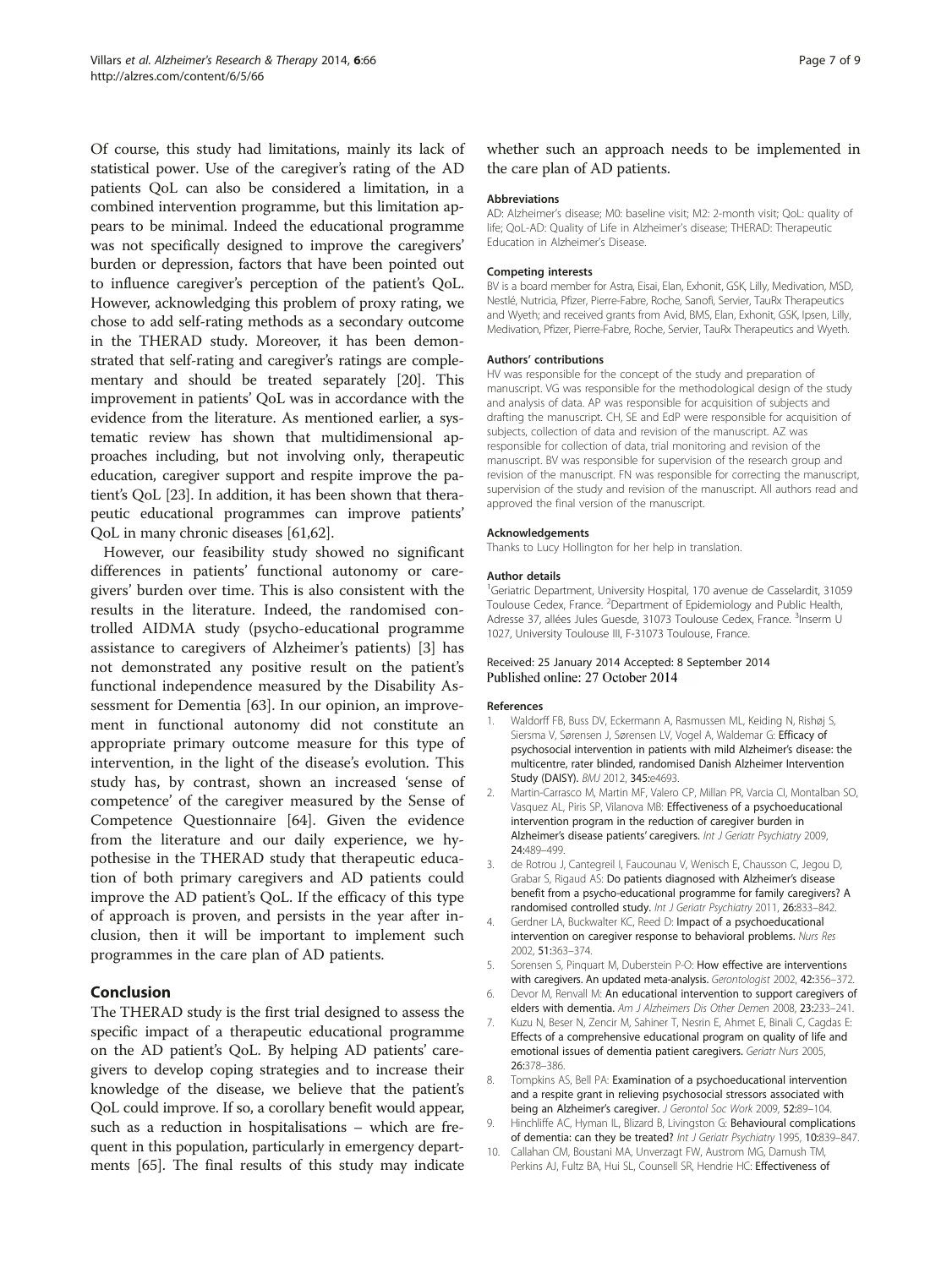<span id="page-7-0"></span>collaborative care for older adults with Alzheimer disease in primary care: a randomized controlled trial. JAMA 2006, 295:2148–2157.

- 11. Brodaty H, Green A, Koshera A: Meta-analysis of psychosocial interventions for caregivers of people with dementia. J Am Geriatr Soc 2003, 51:657–664.
- 12. Smits CH, de Lange J, Dröes RM, Meiland F, Vernooij-Dassen M, Pot AM: Effects of combined intervention programmes for people with dementia living at home and their caregivers: a systematic review. Int J Geriatr Psychiatry 2007, 22:1181–1193.
- 13. Romero B, Wenz M: Concept and effectiveness of a treatment program for patients with dementia and their relatives. Results from the Bad Aibling Alzheimer Disease Therapy Center. Z Gerontol Geriatr 2002, 35:118–128.
- 14. Teri L, Logsdon RG, Uomoto J, McCurry SM: Behavioral treatment of depression in dementia patients: a controlled clinical trial. J Gerontol B Psychol Sci Soc Sci 1997, 52:159–166.
- 15. Dröes RM, Breebaart E, Meiland FJ, Van Tilburg W, Mellenbergh GJ: Effect of Meeting Centres Support Program on feelings of competence of family carers and delay of institutionalization of people with dementia. Aging Ment Health 2004, 8:201–211.
- 16. Brodaty H, Gresham M: Effect of a training programme to reduce stress in carers of patients with dementia. BMJ 1989, 299:1375–1379.
- 17. Alexopoulos GS, Abrams RC, Young RC, Shamoian CA: Cornell scale for depression in dementia. Biol Psychiatry 1988, 1:271–284.
- 18. Thomas P, Lalloué F, Preux PM, Hazif-Thomas C, Pariel S, Inscale R, Belmin J, Clément JP: Dementia patients caregivers quality of life: the PIXEL study. Int J Geriatr Psychiatry 2006, 21:50–56.
- 19. Schölzel-Dorenbos CJ, Ettema TP, Bos J, Boelens-van der Knoop E, Gerritsen DL, Hoogerveen F, de Lange J, Meihuizen L, Dröes RM: Evaluating the outcome of interventions on quality of life in dementia: selection of the appropriate scale. Int J Geriatr Psychiatry 2007, 22:511-519.
- 20. Bosboom PR, Alfonso H, Almeida OP: Determining the predictors of change in quality of life self-ratings and carer-ratings for communitydwelling people with Alzheimer disease. Alzheimer Dis Assoc Disord 2013, 27:363–371.
- 21. Novelli MM, Dal Rovere HH, Nitrini R, Caramelli P: Cross-cultural adaptation of the quality of life assessment scale on Alzheimer disease. Arq Neuropsiquiatr 2005, 63:201–206.
- 22. Naglie G, Hogan DB, Krahn M, Black SE, Beattie BL, Patterson C, Macknight C, Freedman M, Borrie M, Byszewski A, Bergman H, Streiner D, Irvine J, Ritvo P, Comrie J, Kowgier M, Tomlinson G: Predictors of family caregiver ratings of patient quality of life in Alzheimer disease: cross-sectional results from the Canadian Alzheimer's Disease Quality of Life Study. Am J Geriatr Psychiatry 2011, 19:891–901.
- 23. Mason A, Weatherly H, Spilsbury K, Arksey H, Golder S, Adamson J, Drummond M, Glendinning C: A systematic review of the effectiveness and cost-effectiveness of different models of community-based respite care for frail older people and their carers. Health Technol Assess 2007, 11:1–157.
- 24. Hartmann M, Bäzner E, Wild B, Eisler I, Herzog W: Effects of interventions involving the family in the treatment of adult patients with chronic physical diseases: a meta-analysis. Psychother Psychosom 2010, 79:136–148.
- 25. Wolff JL, Rand-Giovannetti E, Palmer S, Wegener S, Reider L, Frey K, Scharfstein D, Boult C: Caregiving and chronic care: the guided care program for families and friends. J Gerontol A Biol Sci Med Sci 2009, 64:785–791.
- 26. American Psychiatric Association: Diagnostic and Statistical Manual of Mental Disorders. 4th edition. Washington: American Psychiatric Association; 1994.
- 27. Folstein MF, Folstein SE, McHugh PR: 'Mini-mental state'. A practical method for grading the cognitive state of patients for the clinician. J Psychiatr Res 1975, 12:189–198.
- 28. Logsdon RG, Gibbons LE, McCurry SM, Teri L: Assessing quality of life in older adults with cognitive impairment. Psychosom Med 2002, 64:510–519.
- 29. Lechowski L, Harboun M, Dieudonné B, Hernandez K, Tortrat D, Forette B, Teillet L, Vellas B: Clinical features of ambulatory patients over 80 years of age followed for Alzheimer's disease. French prospective multicenter study REAL.FR. Rev Med Interne 2003, 24:307–313.
- 30. Rabins PV, Black BS: Measuring quality of life in dementia: purposes, goals, challenges and progress. Int Psychogeriatr 2007, 19:401-407
- 31. Cummings JL, Gray MM, Rosenberg-Thompson S, Carusi DA, Gornbein J: The Neuropsychiatric Inventory: comprehensive assessment of psychopathology in dementia. Neurology 1994, 44:2308–2314.
- 32. Katz S, Ford AB, Moskowitz RW: The index of ADL: a standardized measure of biological and psychosocial function. JAMA 1963, 185:914–919.
- 33. Lawton MP, Brody EM: Assessment of older people: self-maintaining and instrumental activities of daily living. Gerontologist 1969, 9:179–186.
- 34. Zarit S, Reever I, Bach-Peterson I: Relatives of impaired elderly: correlates of feeling of burden. Gerontologist 1980, 20:649–655.
- 35. Boyer F, Novella JL, Morrone I, Jolly D, Blanchard F: Agreement between dementia patient report and proxy reports using the Nottingham Health Profile. Int J Geriatr Psychiatry 2004, 19:1026–1034.
- 36. Clement JP: Development and contribution to the validation of a brief French version of the Yesavage Geriatric Depression Scale. Encéphale 1997, 23:91-99.
- 37. Sampson EL, Gould V, Lee D, Blanchard MR: Differences in care received by patients with and without dementia who died during acute hospital admission: a retrospective case note study. Age Ageing 2006, 35:187–189.
- 38. Epstein AM, Hall JA, Besdine R, Cumella E Jr, Feldstein M, McNeil BJ, Rowe JW: The emergence of geriatric assessment units. The 'new technology of geriatrics'. Ann Intern Med 1987, 106:299–303.
- 39. Therapeutic Patient Education: Continuing Education Programmes for Health Care Providers in the Field of Prevention of Chronic Diseases: Report of a WHO Working Group [[http://apps.who.int/iris/bitstream/10665/](http://apps.who.int/iris/bitstream/10665/108151/1/E63674.pdf?ua=1) [108151/1/E63674.pdf?ua=1\]](http://apps.who.int/iris/bitstream/10665/108151/1/E63674.pdf?ua=1)
- 40. Bodenheimer T: Disease management promises and pitfalls. N Engl J Med 1999, 340:1202–1205.
- 41. Logsdon RG, McCurry SM, Teri L: Time-limited support groups for individuals with early stage dementia and their care partners: preliminary outcomes form a controlled trial. Clin Gerontol 2006, 30:5-19.
- 42. Outil d'éducation pour la santé. Maladie d'Alzheimer: Un outil d'éducation pour la santé [\[http://www.inpes.sante.fr/50000/OM/alz/pdf/guid\\_patient.pdf](http://www.inpes.sante.fr/50000/OM/alz/pdf/guid_patient.pdf)]
- 43. Carte Alzheimer. Carte de soins et d'urgence Maladie d'Alzheimer [\[http://](http://www.service-public.fr/actualites/00756.html) [www.service-public.fr/actualites/00756.html](http://www.service-public.fr/actualites/00756.html)]
- 44. Bruttomesso D, Gagnayre R, Leclercq D, Crazzolara D, Busata E, d'Ivernois JF, Casiglia E, Tiengo A, Baritussio A: The use of degrees of certainty to evaluate knowledge. Patient Educ Couns 2003, 51:29–37.
- 45. Coley N, Gardette V, Toulza O, Gillette-Guyonnet S, Cantet C, Nourhashemi F, Andrieu S, Grand A, Vellas B: Predictive factors of attrition in a cohort of Alzheimer disease patients. The REALFR study. Neuroepidemiology 2008, 31:69–79.
- 46. Thinnes A, Padilla R: Effect of educational and supportive strategies on the ability of caregivers of people with dementia to maintain participation in that role. Am J Occup Ther 2001, 65:541-549.
- 47. Rabins PV, Kasper JD: Measuring quality of life in dementia: conceptual and practical issues. Alzheimer Dis Assoc Disord 1997, 11:100–104.
- 48. Gerritsen DL, Dröes RM, Ettema TP, Boelens E, Bos J, Meihuizen L, de Lange J, Schölzel-Dorenbos CJ, Hoogeveen F: Quality of life in dementia, opinions among people with dementia, their professional caregivers, and in literature. Tijdschr Gerontol Geriatr 2010, 41:241-255.
- 49. Thorgrimsen L, Selwood A, Spector A, Royan L, de Madariaga LM, Woods RT, Orrell M: Whose quality of life is it anyway? The validity and reliability of the Quality of Life-Alzheimer's Disease (QoL-AD) scale. Alzheimer Dis Assoc Disord 2003, 17:201–208.
- 50. Sands LP, Ferreira P, Stewart AL, Brod M, Yaffe K: What explains differences between dementia patients' and their caregivers' ratings of patients' quality of life? Am J Geriatr Psychiatry 2004, 12:272–280.
- 51. Konagaya Y, Watanabe T, Ohta T, Takata K: Relationship between quality of life (QOL) and cognitive function among community-dwelling elderly. Nihon Ronen Igakkai Zasshi 2009, 46:160–167.
- 52. Conde-Sala JL, Garre-Olmo J, Turró-Garriga O, López-Pousa S, Vilalta-Franch J: Factors related to perceived quality of life in patients with Alzheimer's disease: the patient's perception compared with that of caregivers. Int J Geriatr Psychiatry 2009, 24:585-594.
- 53. Black BS, Johnston D, Morrison A, Rabins PV, Lyketsos CG, Samus QM: Quality of life of community-residing persons with dementia based on self-rated and caregiver-rated measures. Qual Life Res 2012, 21:1379-1389.
- 54. Sousa MF, Santos RL, Arcoverde C, Simões P, Belfort T, Adler I, Leal C, Dourado MC: Quality of life in dementia: the role of non-cognitive factors in the ratings of people with dementia and family caregivers. Int Psychogeriatr 2013, 25:1097–1105.
- 55. Roick C, Hinz A, Gertz HJ: Is quality of life in dementia patients validly estimable? Psychiatr Prax 2007, 34:108–116.
- 56. Bosboom PR, Alfonso H, Eaton J, Almeida OP: Quality of life in Alzheimer's disease: different factors associated with complementary ratings by patients and family carers. Int Psychogeriatr 2012, 24:708–721.